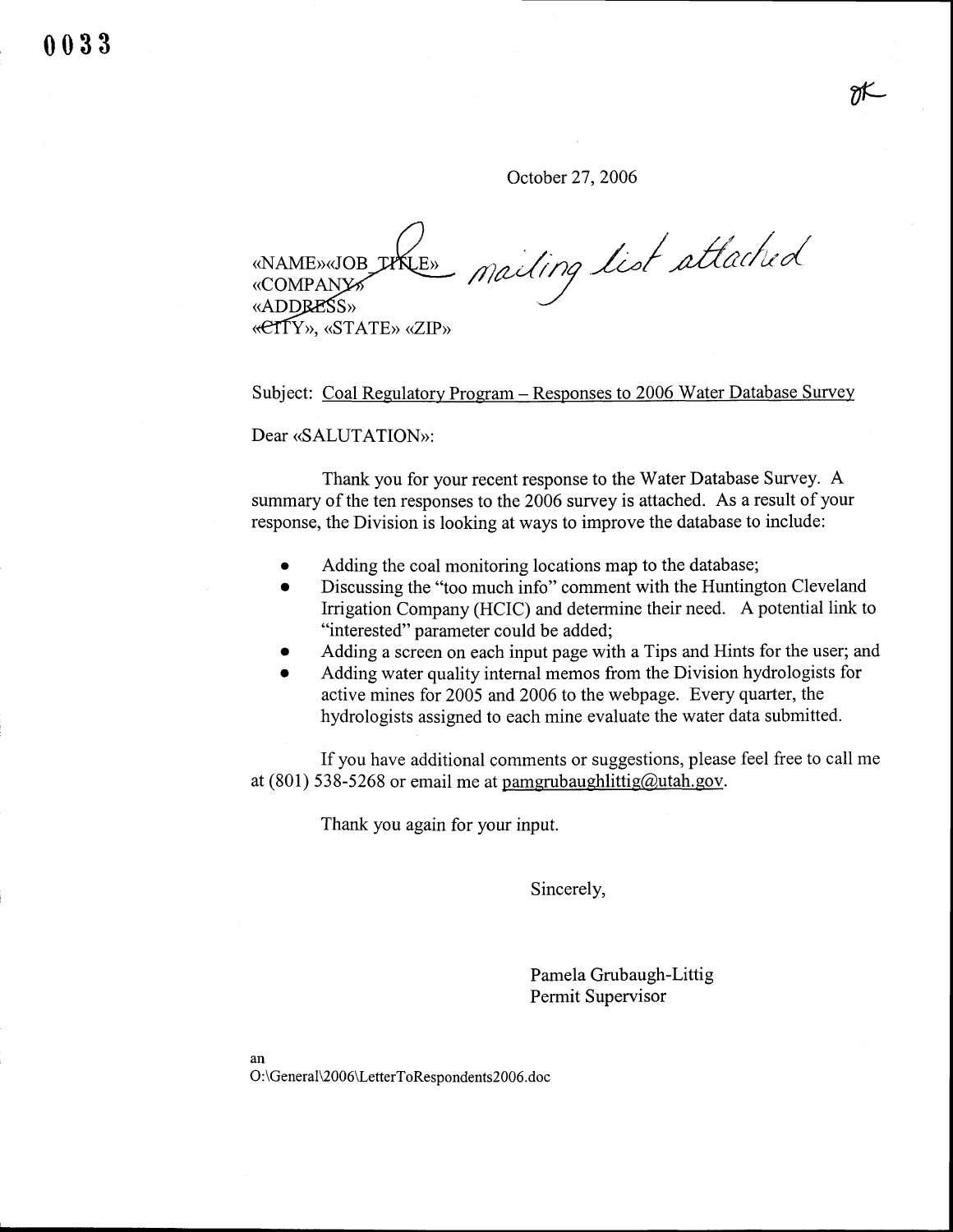Twenty-two (22) surveys were sent by e-mail on July 18, 2006. Ten (10) responses were received between July 19 and September 18, 2006. A summary of the responses follows:

- 1. a) How easy is it for you to access the Water Quality Database?
	- 30% Very Easy 60% Easy 10% Difficult
	- b) How do you usually access the Water Quality Database?
		- 50% Link on OGM homepage (http://www.ogm.utah.gov/) 50% Bookmark
- 2. Did you find the data you went online seeking?
	- 90% Yes
	- 10% No

Comments:

- $\blacksquare$ Inputting data for mine.
- I don't access data often enough to remember how to do it, seems confusing, takes several tries to get where I need to be.
- 3. a) How long does it usually take you to complete your database activities?/What type of connection do you have?

| Hours/Quarter | Minutes | Entering              | Downloading           | Tie-Line              | DSL/Cable |
|---------------|---------|-----------------------|-----------------------|-----------------------|-----------|
|               |         | X                     | X                     |                       | X         |
| 16-32         |         | X                     |                       | $\overline{\text{X}}$ |           |
|               |         | X                     | X                     |                       | X         |
|               |         | X                     |                       |                       | X         |
|               |         | X                     |                       |                       | X         |
|               |         |                       | X                     |                       | X         |
| $\Omega$      |         | X                     | $\overline{\text{X}}$ |                       | X         |
|               | 30      |                       | X                     |                       | X         |
| $15-20$       |         | X                     |                       |                       | X         |
|               |         | $\overline{\text{X}}$ |                       |                       | X         |

4. Are the instructions for the choices on the database home page (Mines and Sites, Query the Database, etc.) clear and comprehensive?

> 100% Yes 0% No

Suggestions/comments:

- $\blacksquare$ The choices I use consistently are a habit.
- Instructions on the data entry page would be helpful. Icons to  $\blacksquare$ move back and forth need to show up on the screen, no matter where you are on the screen.
- The tab "EDIT SAMPLE PRIOR TO SUBMISSION" does not do  $\blacksquare$ anything.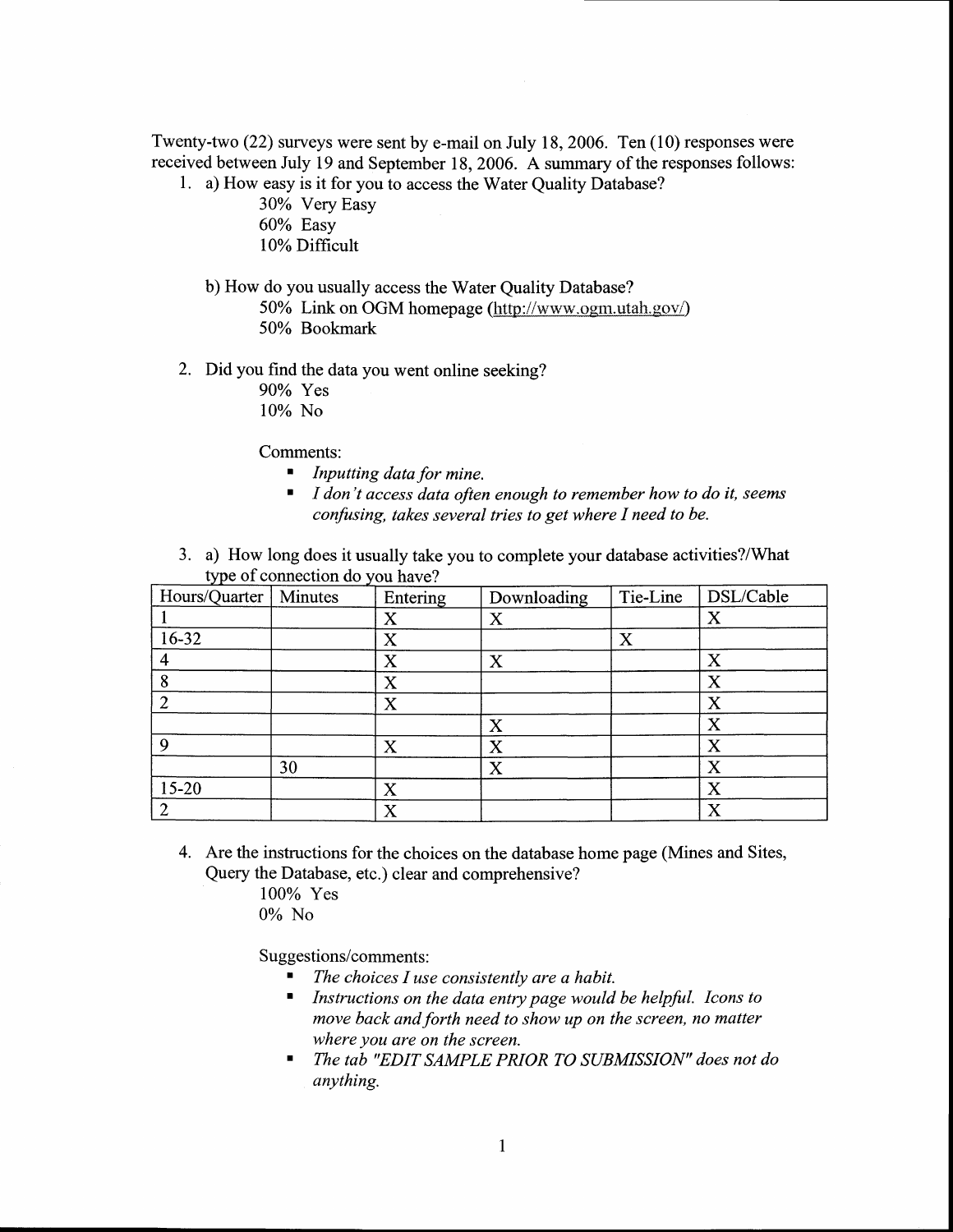- 5. What additional information would you like to see in the database?
	- None
	- There is too much information. Too many choices that cause one to get lost in the set up of information.
	- $\blacksquare$  Run our own reports showing that the data is in the system and uploaded.
	- $\blacksquare$  Make the EDI pipeline list sequential like water monitoring plan (i.e. CS-2I is at the bottom of the list.)
	- When adding or editing a sample and returning to the pipeline list, you come back to the sample you were editing ; not the top of the list (with over 100 sample sites, scrolling through the list is time-consuming)
	- $\blacksquare$  Be able to submit multiple dates/samples of Flows, No Flows or No Access, for one (1) site rather than having to return to the site menu each time
	- When working in only one  $(1)$  mine, eliminate the need to select the Mine each time
	- t For a warning (standard deviation), make it easier to check history (easier link). When viewing history, make window so the date is always visible.
	- Ideally, when checking the history of a site for a warning, a graph of the history would be great.
	- Be able to run a group of sites with field parameters only.
	- On "No Flow / NOA", an "Operational" timeframe is not choice that is available.
	- ' Operator cannot delete parameters (i.e. some sites have analysis done at multiple labs. When trying to input an analysis with only a few parameters, multiple errors will come up that are already provided in a different sample.) An option to add an individual sample with individual parameters would help.
- Additional concerns or suggestions? 6.
	- When downloading or looking at data, it doesn't seem that the units are included. For flow rate, depth, and others, if you are looking at data that  $isn't$  "yours" and you are not familiar with the site, it is hard to tell whether measurements are in cfs or gpm, feet or meters, etc.
	- Change this system. The present system is archaic, difficult to use, and useless to make sense out of any data.
	- $\blacksquare$  Why when you download files which may not contain all required parameters (such as field data), does the program list those parameters, put a check mark for removal of the parameter, and then give you a message questioning your desire to remove a required parameter? If the parameter is required, why put the check in the box for removal. Furthermore, if you enter data for that parameter, and forget to remove the check it deletes the parameter completely. This frustrates me.
	- Make it simpler.
	- Intermittantly a sample site will ask for parameters that are not required, and then registers the omission as an error. As an example, this quarter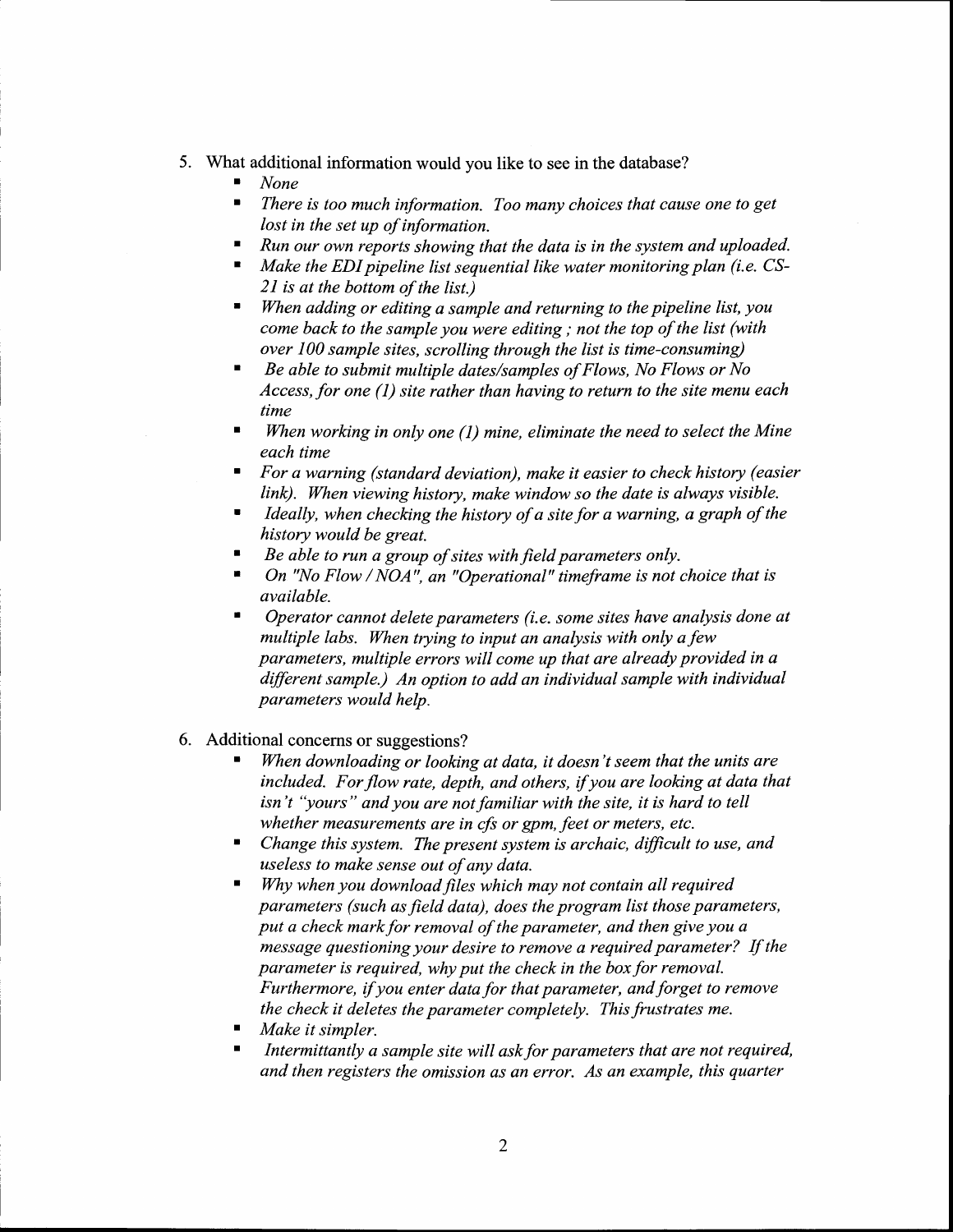the database was asking for Total lron on UPDES sites that did not require it when requested.

- $\blacksquare$ Have the database indicate if a site or sample is missing, not just missing parameters.
- Get rid of extraneous windows. As an example, when selecting to add a No Access or No Flow, it goes to another window that asks "Do No Access" and No Flow Samples",
- If a sample is incorrectly input, and the Database doesn't know what to ш do with the sample, it apparently disappears. Samples should stay in the pipeline until the Database assigns it to a location or gives an error.
- ' It is hard to remember the steps to move from one screen to another, from one company to another, from one sample to another, etc. The software is not very user-friendly.
- 7. Would you like more training in how to use the database?
	- lTYo Yes 83% No

Comments:

- Doesn't really seem to be necessary for general data-entering use.
- t I believe I have a reasonable understanding af the database capabilities. I don't believe additional training is necessary.
- 8. Coal Mine Operators (and their consultants) Only:
	- a) What do you consider the skill level required to enter data to be?
		- **Average**
		- $\blacksquare$  Must be fairly computer literate (i.e. knowledge of transferring files).
		- . Average
		- r J 5
		- $\blacksquare$  The level depends on your knowledge of the database: how to correct errors, what may be causing the errors, knowledge of data in order to address the error messages, knowledge of when to be concerned with a value for a parameter. What parameters are required by your permit, how often you need to sample, data entry deadlines, how to submit completed files to the Division, who to contact at the Division with questions, who to send notification of completion of data entry. Knowledge of lab personnel in order to ask questions, understanding how to read a lab analysis, etc. I would say a lot of knowledge is required, how does that apply to a skill level you will need to determine.
		- $\blacksquare$  Not very high it is just primarily time-consuming, and when there is a problem or question, it takes time to find the answer. At that point, a person familiar with the Mine's monitoring program is necessary.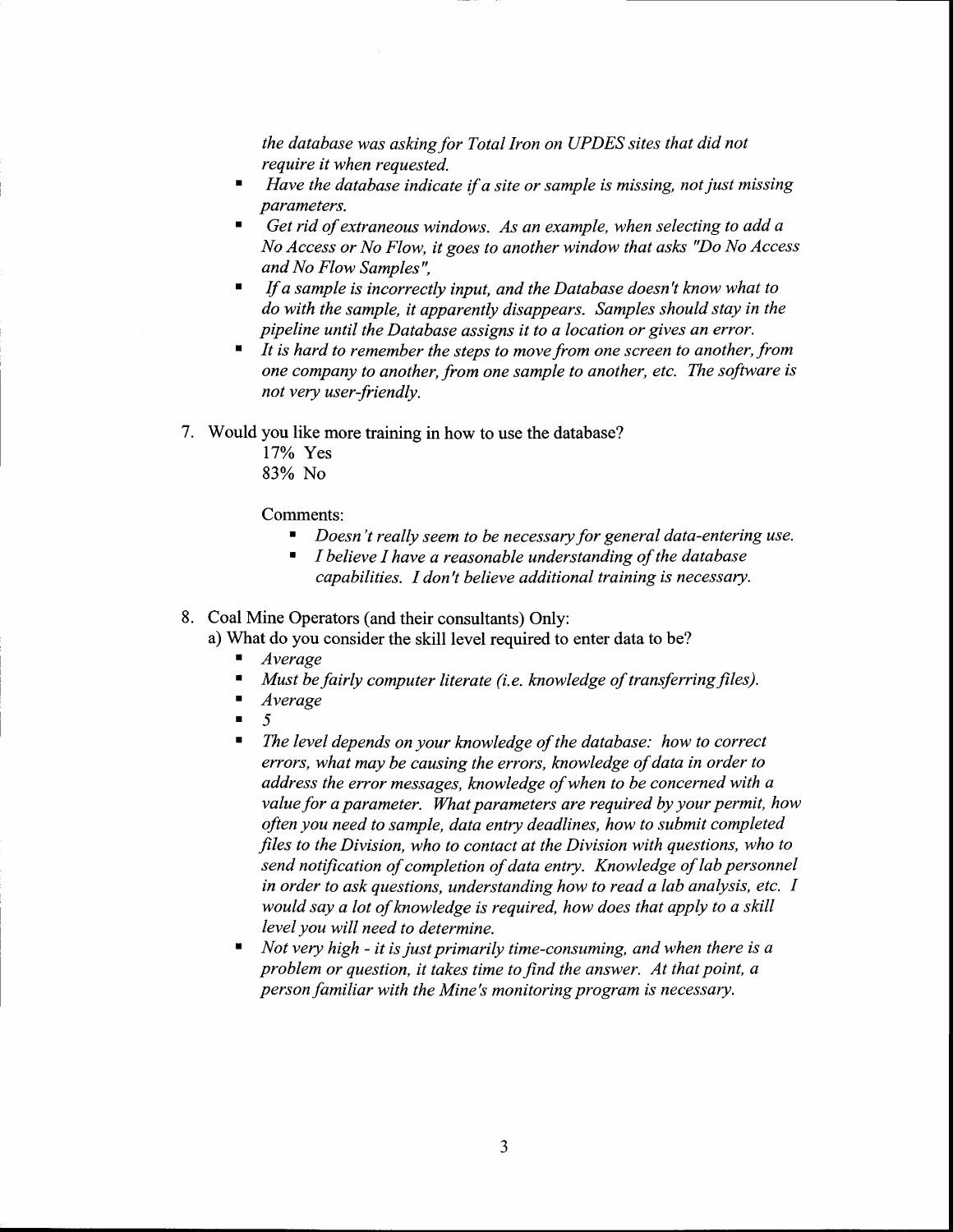b) How easy is it, on average, to enter your data?

- 17% Very Easy
- 67% Easy
- 17% Difficult

Suggestions/comments :

- When occasional entering glitches occur, UDOGM is always very prompt/helpful/accommodating.
- $\blacksquare$  Too many places where human error can influence what data are input. Within the database data is lost, changed, or moved without any logical explanation. For all the work we do to input data, how many users do you get interested in looking at, or analyzing the data? Is it worth our time?
- $\blacksquare$  I have been doing it for years, and still make errors. Would I give a novice the data to enter, not likely. I would not let the files be sent to the Division without having to check and recheck the data entered. If I am going to have to do that, I just as well do it myself.
- $\blacksquare$  There should be an answer between easy and difficult; maybe somewhat difficult. If the system was more user-friendly it would help. The problem is when you only get on the system once a quarter you have to relearn how to move from company to Example is such as indicating that the sample is Baseline, Operational, company, screen to screen, sample to sample. There are other or Reclamation but without getting on the system to enter data I can't remember exactly what the issue is.
- It is very time consuming because there are numerous sites that require individual data entry due to multiple labs, etc.

O:\General\2006\SummaryRespondents2006.doc